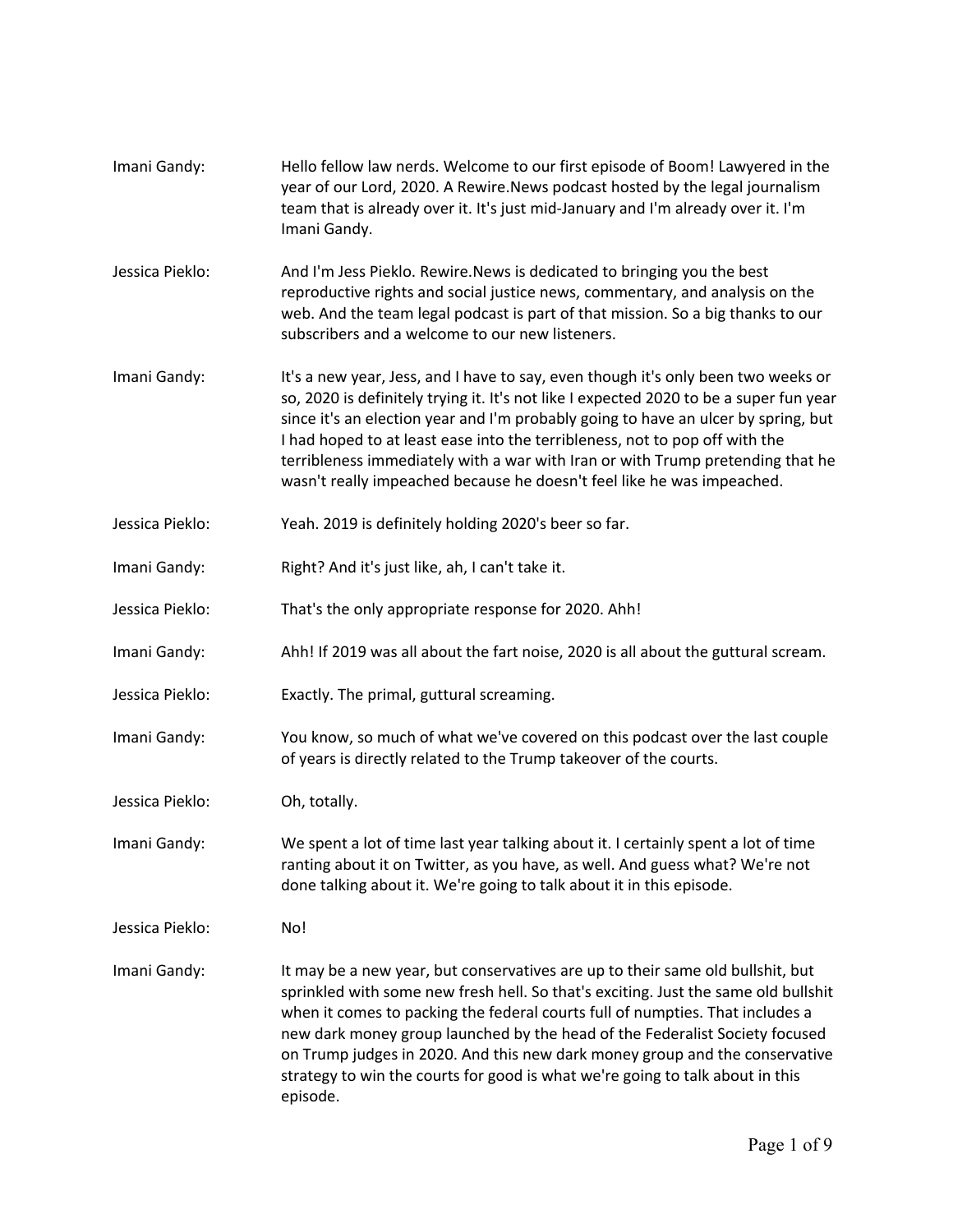| Jessica Pieklo: | So Imani.                                                                                                                                                                                                                                                                                                                                                                      |
|-----------------|--------------------------------------------------------------------------------------------------------------------------------------------------------------------------------------------------------------------------------------------------------------------------------------------------------------------------------------------------------------------------------|
| Imani Gandy:    | Oh God, here we go.                                                                                                                                                                                                                                                                                                                                                            |
| Jessica Pieklo: | This is the news. Strap in. Leonard Leo recently announced he's stepping aside<br>from the day to day operations over at the Federalist Society. You'd think that'd<br>be good, right? Except he's doing that to focus on a new venture.                                                                                                                                       |
| Imani Gandy:    | Oh no, that's definitely not good.                                                                                                                                                                                                                                                                                                                                             |
| Jessica Pieklo: | It's not at all. He's forming a dark money group that plans to advocate for<br>conservative causes across the country. And guess what their first conservative<br>cause is going to be, Imani.                                                                                                                                                                                 |
| Imani Gandy:    | To remove Trump as president?                                                                                                                                                                                                                                                                                                                                                  |
| Jessica Pieklo: | Ha ha. Right? If only. No, it's going to be to get even more Trump judges<br>appointed to the bench.                                                                                                                                                                                                                                                                           |
| Imani Gandy:    | Fan-fricking-tastic.                                                                                                                                                                                                                                                                                                                                                           |
| Jessica Pieklo: | Leonard Leo is one of the main architects of this conservative capture of the<br>federal courts that Imani and I have been yelling about for years. With his<br>guidance, the Federalist Society has transformed from this academic institution<br>that was still really conservative to an advocacy organization that has become a<br>clearing house for conservative judges. |
| Imani Gandy:    | And it's not like these are your parents' Republicans that Leo has helped install<br>for lifetime appointments. Oh, no. We've got young, mostly white, and mostly<br>male regressive ideologues. And a lot of them aren't even qualified to be judges.                                                                                                                         |
| Jessica Pieklo: | Not even close.                                                                                                                                                                                                                                                                                                                                                                |
| Imani Gandy:    | Not even close! For example, most recently, Sarah Pitlyk was confirmed to a<br>district court in Missouri. Right? This is a woman who has never tried a case,<br>never taken a deposition, and never argued a motion.                                                                                                                                                          |
| Jessica Pieklo: | Not even taken a deposition? You can be a first year associate at a law firm and<br>take a deposition.                                                                                                                                                                                                                                                                         |
| Imani Gandy:    | Honestly. And you know, the American Bar Association unanimously determined<br>that she was not qualified to be a federal judge.                                                                                                                                                                                                                                               |
| Jessica Pieklo: | Well, you know, the ABA is totally a partisan, wildly ideologue-driven<br>organization. Isn't it, Imani?                                                                                                                                                                                                                                                                       |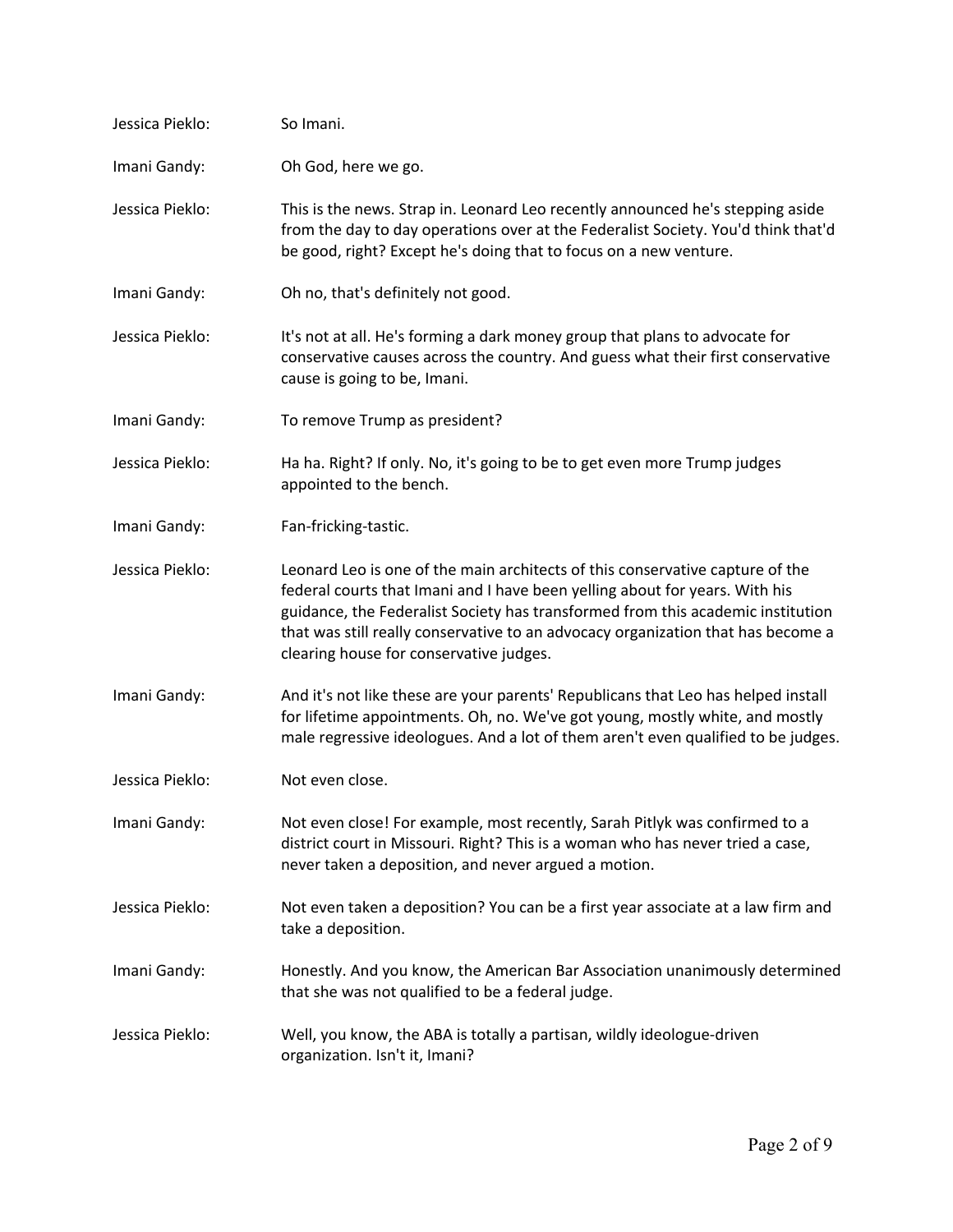| Imani Gandy:    | Yeah, yeah, absolutely. Yeah, the ABA is just in the pocket of like big Sanders. It's<br>really not. It's a nonpartisan organization.                                                                                                                                                                                                                                                                                                                                                                                                      |
|-----------------|--------------------------------------------------------------------------------------------------------------------------------------------------------------------------------------------------------------------------------------------------------------------------------------------------------------------------------------------------------------------------------------------------------------------------------------------------------------------------------------------------------------------------------------------|
| Jessica Pieklo: | It's not. It's a bunch of lawyers getting together and figuring out like, how do we<br>pass the state code of ethics and stuff like that. It's a volunteer organization.                                                                                                                                                                                                                                                                                                                                                                   |
| Imani Gandy:    | Among many of Sarah Pitlyk's shortcomings, the ABA cited the quote absence of<br>any trial or even real litigation experience. Like, did she moot court?                                                                                                                                                                                                                                                                                                                                                                                   |
| Jessica Pieklo: | Right.                                                                                                                                                                                                                                                                                                                                                                                                                                                                                                                                     |
| Imani Gandy:    | It's like she went to law school, graduated from law school, and then<br>immediately got installed as a district court judge.                                                                                                                                                                                                                                                                                                                                                                                                              |
| Jessica Pieklo: | For life.                                                                                                                                                                                                                                                                                                                                                                                                                                                                                                                                  |
| Imani Gandy:    | For life! That's bananas. But you know what, Jess? She clerked for Brad McBeer.<br>Our old friend, Justice Kavanaugh, Justice Brad McBeer Raperson Kavanaugh.<br>She clerked for him. So that's all fantastic. As long as you clerk for that jackass,<br>then you've got a straight line, bee line, into the district courts. You know, I<br>could be here all day if I listed all of the unqualified ding-dongs that Trump has<br>appointed to the federal courts, but we don't have all day. So I'm going to stop.<br>I'm going to stop. |
| Jessica Pieklo: | And I mean, what? One out of four judges now is a Trump appointee to the<br>federal courts of appeal and we got news to start the decade that they're still<br>laser focused on the courts. This is terrible. Okay, so this new Leonard Leo<br>venture is reportedly inspired by Arabella Advisors. That sounds very like                                                                                                                                                                                                                  |
| Imani Gandy:    | Oh, it sounds fancy. Like "Arabella Advisers, come do yoga with us at Arabella<br>Advisers."                                                                                                                                                                                                                                                                                                                                                                                                                                               |
| Jessica Pieklo: | Totally something out of Westworld. But Arabella Advisors is a philanthropic<br>consulting company for quote unquote left leaning nonprofits and individuals.                                                                                                                                                                                                                                                                                                                                                                              |
| Imani Gandy:    | What does that even mean?                                                                                                                                                                                                                                                                                                                                                                                                                                                                                                                  |
| Jessica Pieklo: | I don't know. I don't know. Left leading nonprofits and individuals sounds like, I<br>don't know, reasonable fucking people. But what they do is help wealthy<br>individuals, nonprofits, and corporations invest their money in projects and<br>campaigns for things like clean water and mandatory paid sick leave. They're a<br>relatively new group, but they've helped secure some early policy and electoral<br>wins for Democrats. So I'm guessing that's why conservatives are coming for<br>them.                                 |
| Imani Gandy:    | That makes sense. Yeah, yeah.                                                                                                                                                                                                                                                                                                                                                                                                                                                                                                              |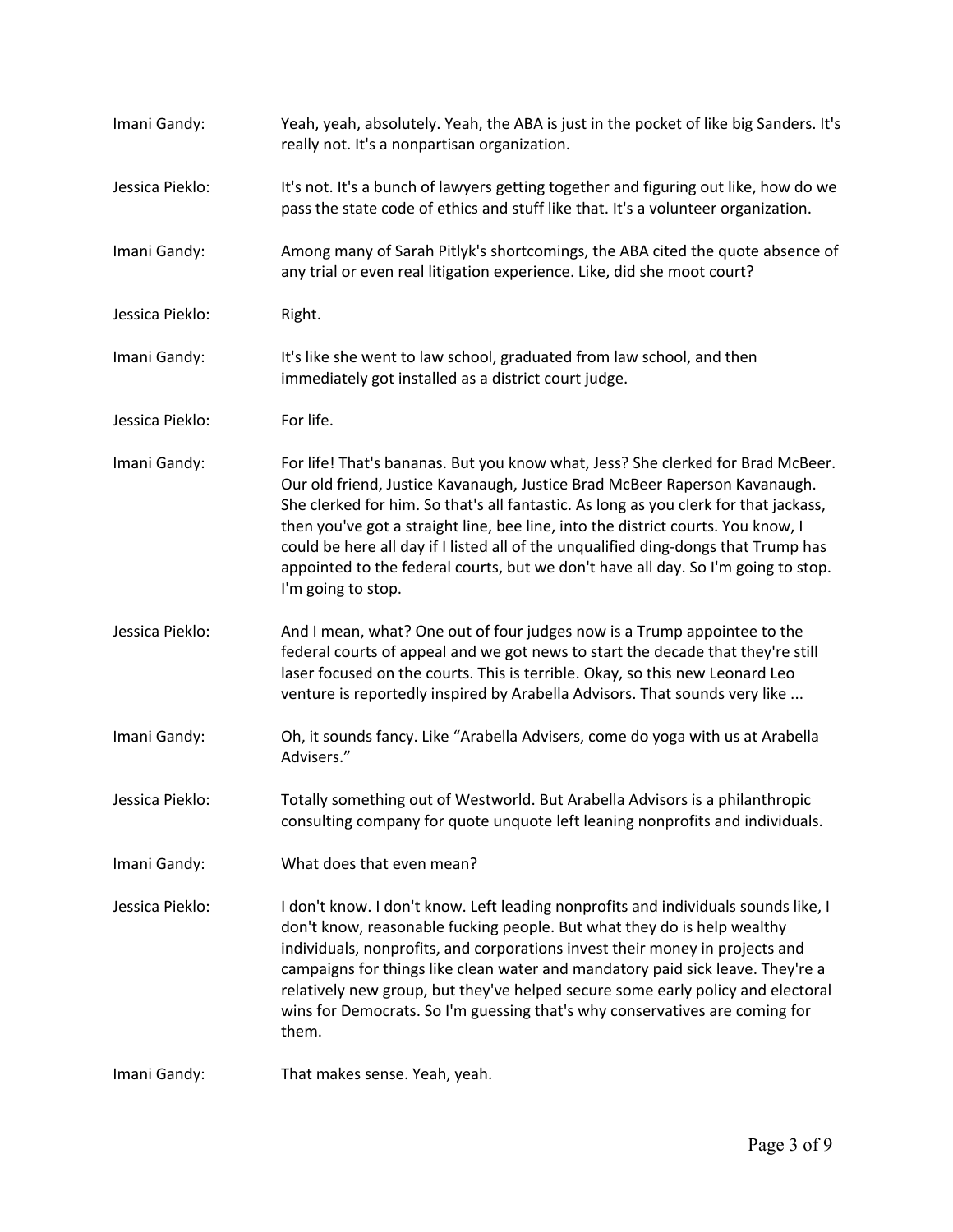Jessica Pieklo: Yeah, I mean, it's basically using the private sector to drive policy change. And Leonard Leo wants to do this, except now for conservative causes. Imani Gandy: But don't, aren't ... Jessica Pieklo: That's an exact reaction. Deep fucking sigh. Imani Gandy: Don't conservatives already have people who do that, like the Koch brothers aren't enough for them? The Heritage Foundation isn't enough for them. The Cato society, Institute, whatever the fuck, isn't enough for them. Like, we've got to get dark money Federalist Society too. Why? Why? Jessica Pieklo: We don't. Nobody asks for this, actually. Imani Gandy: Nobody wants this. Jessica Pieklo: ere is something that nobody asked for, is not needed, and it sounds like we're going to get anyway. So this new venture is going to be called CRC Advisors. And I guess Leo is going to stay on at the Federalist Society while also doing that. So he's going to have his hands in both of these pots at the same time. That going to be great. Imani Gandy: Wonderful. Jessica Pieklo: Oh, but it gets better. Hold on. So he's partnering with this guy named Greg Mueller, who already runs a conservative communications firm called CRC Public Relations. Imani Gandy: Jess, what the hell is CRC Public Relations? Jessica Pieklo: Yeah. Most people probably haven't heard of CRC Public Relations, but they might know some of their work. Imani Gandy: Oh, I remember now. Aren't they the PR firm that was hired to discredit the sexual assault allegations against Brett Kavanaugh? Jessica Pieklo: That's the one! Imani Gandy: Justice Brad McBeer himself. Jessica Pieklo: That's the one. It's really good. Imani Gandy: Yeah, this, it's all coming back to me. Remember the time ... I'd forgotten about this, but then when I was reminded of it, I was like, "Oh my God. That was absurd." So do you remember the time that conservative legal activist, Ed Whelan, took to Twitter, not only to call Dr. Christine Blasey Ford a liar, but also to claim that he knew who her assailant was? Do you remember this?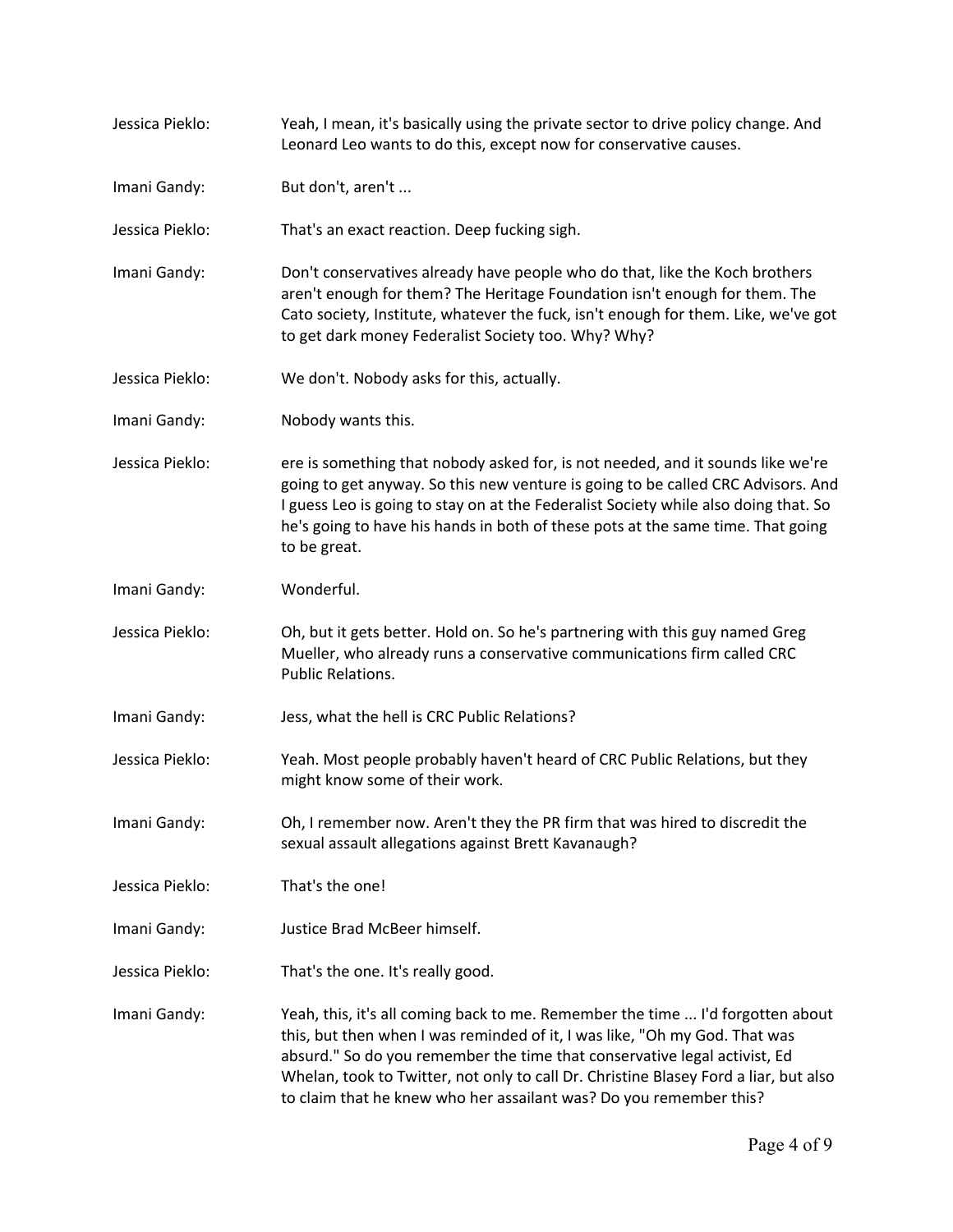| Jessica Pieklo: | There were so many memorable moments on Twitter from the Kavanaugh<br>confirmation hearings, but this one really rose to the top. It is like the cherry on<br>top of the shit sundae that was getting Kavanaugh confirmed for the right. It's<br>so bonkers.                                                                                                   |
|-----------------|----------------------------------------------------------------------------------------------------------------------------------------------------------------------------------------------------------------------------------------------------------------------------------------------------------------------------------------------------------------|
| Imani Gandy:    | For our listeners who don't necessarily recall, Ed Whelan had this Twitter thread<br>that he said exonerated Kavanaugh. In that thread, he shared a map of the<br>homes surrounding where both Ford and Kavanaugh went to high school and he<br>also shared floor maps of those homes from Zillow.                                                             |
| Jessica Pieklo: | That's so bonkers!                                                                                                                                                                                                                                                                                                                                             |
| Imani Gandy:    | From Zillow. He then used those maps to argue that the perpetrator wasn't<br>Kavanaugh, but someone who looked a lot like Kavanaugh.                                                                                                                                                                                                                           |
| Jessica Pieklo: | I mean, this is like a Reddit thread come to life, except it's a very prominent<br>conservative legal scholar. It was so wild. And I remember like at the time, all of<br>us were going, "Is he really using maps from Zillow? Like, this high profile dude,<br>he's really like, pull it. That's a screenshot from Zillow with a circle from his<br>McPaint." |
| Imani Gandy:    | Yeah, exactly. And he didn't stop there. He actually doxed Kavanaugh's<br>doppelganger.                                                                                                                                                                                                                                                                        |
| Jessica Pieklo: | Oh God, that's right.                                                                                                                                                                                                                                                                                                                                          |
| Imani Gandy:    | He posted the address and room layout of this guy's childhood home. He posted<br>pictures of him. And he even posted his full name.                                                                                                                                                                                                                            |
| Jessica Pieklo: | I totally remember that. I mean, it's the kind of Twitter shit posting you'd expect<br>from Ginny Thomas after a box of wine or two. Right? Except, Imani, it was<br>cooked up by Leonard Leo's new business partner. Like, these guys are going to<br>do this together.                                                                                       |
| Imani Gandy:    | Oh, for God sakes.                                                                                                                                                                                                                                                                                                                                             |
| Jessica Pieklo: | I mean, I guess this is the kind of thing that we can expect leading into<br>November and probably beyond, huh?                                                                                                                                                                                                                                                |
| Imani Gandy:    | Yeah, pretty much.                                                                                                                                                                                                                                                                                                                                             |
| Jessica Pieklo: | Yeah.                                                                                                                                                                                                                                                                                                                                                          |
| Imani Gandy:    | Before getting Kavanaugh on the bench, in part by attacking the women<br>accusing him of sexual assault and doxing innocent bystanders in the process.                                                                                                                                                                                                         |
| Jessica Pieklo: | That's just so bonkers.                                                                                                                                                                                                                                                                                                                                        |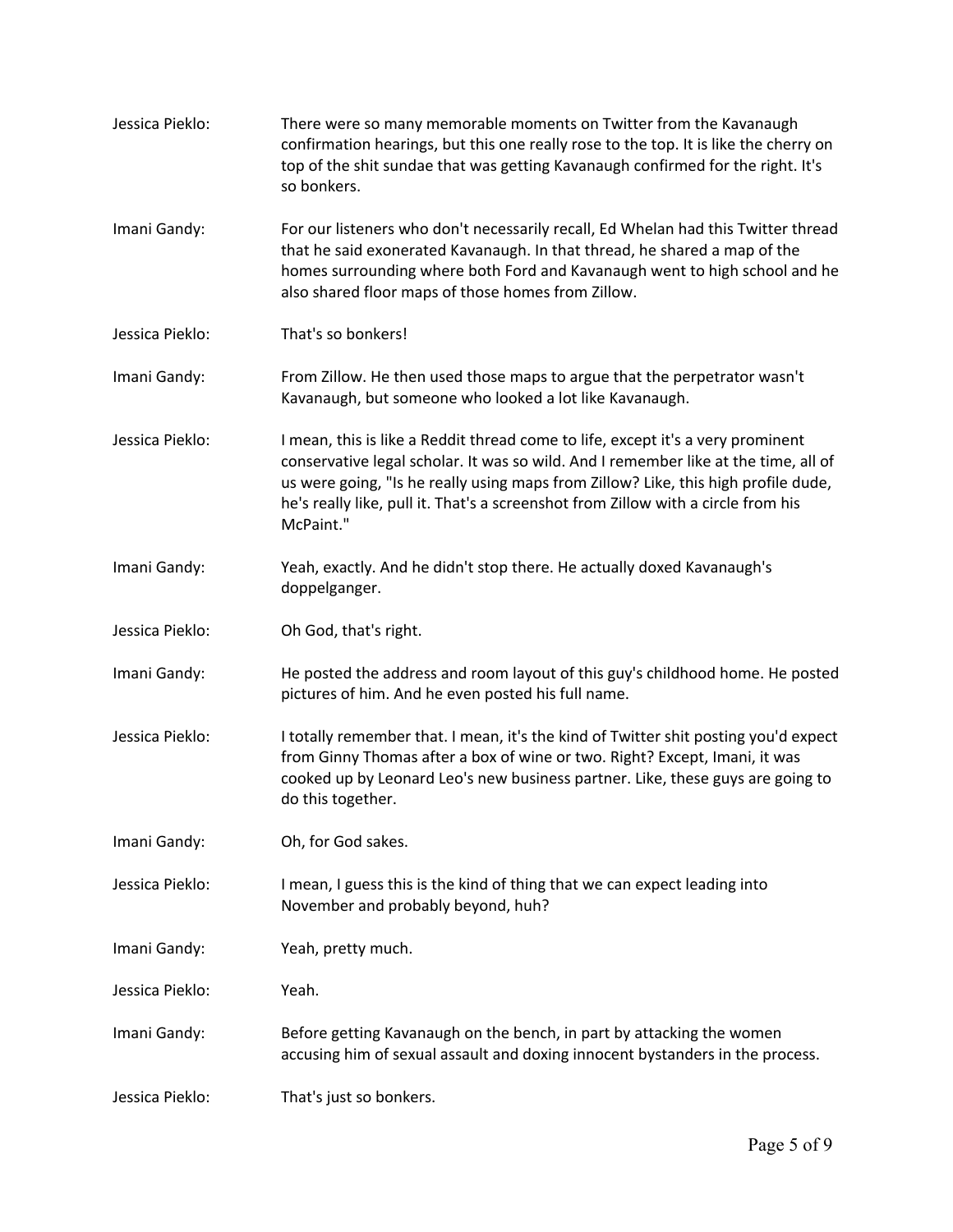| Imani Gandy:    | Just so bananas. But CRC, aside from all that crap, was best known for its work<br>with the Swift Boat Veterans in 2004. You remember the swiftboating situation<br>from 2004? That was a doozy. So the Swift Boat Veterans were a dark money<br>political group that attacked then presidential candidate John Kerry as being<br>unfit for office because they say that he lied about certain incidents while<br>serving in Vietnam that he was later awarded a silver star for. Like, do you<br>remember this shit?                 |
|-----------------|---------------------------------------------------------------------------------------------------------------------------------------------------------------------------------------------------------------------------------------------------------------------------------------------------------------------------------------------------------------------------------------------------------------------------------------------------------------------------------------------------------------------------------------|
| Jessica Pieklo: | I do. One of the, as you say, one of the benefits of being old as dirt is that you<br>realize that this stuff has been going on forever and it's so often the same<br>players as it is. And some of our listeners may not be familiar with it, but it was a<br>really big deal at the time and the Swift Boat Veterans were given credit for<br>helping defeat John Kerry's run by running a bunch of these dishonest smear<br>campaigns attacking his credibility.                                                                   |
| Imani Gandy:    | So Leonard Leo, the guy who captured the federal courts for conservatives for a<br>lifetime, the guy responsible for the fact that one in four appellate court judges<br>are now Trump appointees that have pledged to overturn Roe vs Wade and who<br>won't say that they think Brown vs Board of Education was rightly decided,<br>which is in and of itself completely bonkers, that's the guy who is teaming up<br>with the master mind abusing political shit posting and doxing as a campaign<br>strategy. This is super great. |
| Jessica Pieklo: | It's fine. It's fine. Everything's wonderful. It's going to be great.                                                                                                                                                                                                                                                                                                                                                                                                                                                                 |
| Imani Gandy:    | Everything's on fire around us, but it's good.                                                                                                                                                                                                                                                                                                                                                                                                                                                                                        |
| Jessica Pieklo: | It's fine, it's fine. And one of the first projects will be a minimum of a \$10 million<br>issue advocacy campaign focusing on judges in the 2020 cycle. \$10 million just<br>focused on judges in the next 11 months.                                                                                                                                                                                                                                                                                                                |
| Imani Gandy:    | That's fricking fantastic. That's just what we need.                                                                                                                                                                                                                                                                                                                                                                                                                                                                                  |
| Jessica Pieklo: | Mueller and Leo say they plan to work with two existing nonprofit groups which<br>will be rebranded as the Concord Fund and the 85 Fund. Seriously, this is some<br>dystopian shit. And their job is to funnel tens of millions of dollars into<br>conservative fights across the country.                                                                                                                                                                                                                                            |
| Imani Gandy:    | What? The Concord Fund and the 85? What the fuck is going on? What does this<br>mean?                                                                                                                                                                                                                                                                                                                                                                                                                                                 |
| Jessica Pieklo: | I don't know. Well, it means immediately that there's going to be a lot more<br>money on judges and especially more money on judges in state courts too.                                                                                                                                                                                                                                                                                                                                                                              |
| Imani Gandy:    | There are conservative fights going on around the country, right? Obviously<br>abortion rights, but this is so much more. We're talking about mandatory paid<br>leave policies. We're talking about expanding healthcare access in the states.                                                                                                                                                                                                                                                                                        |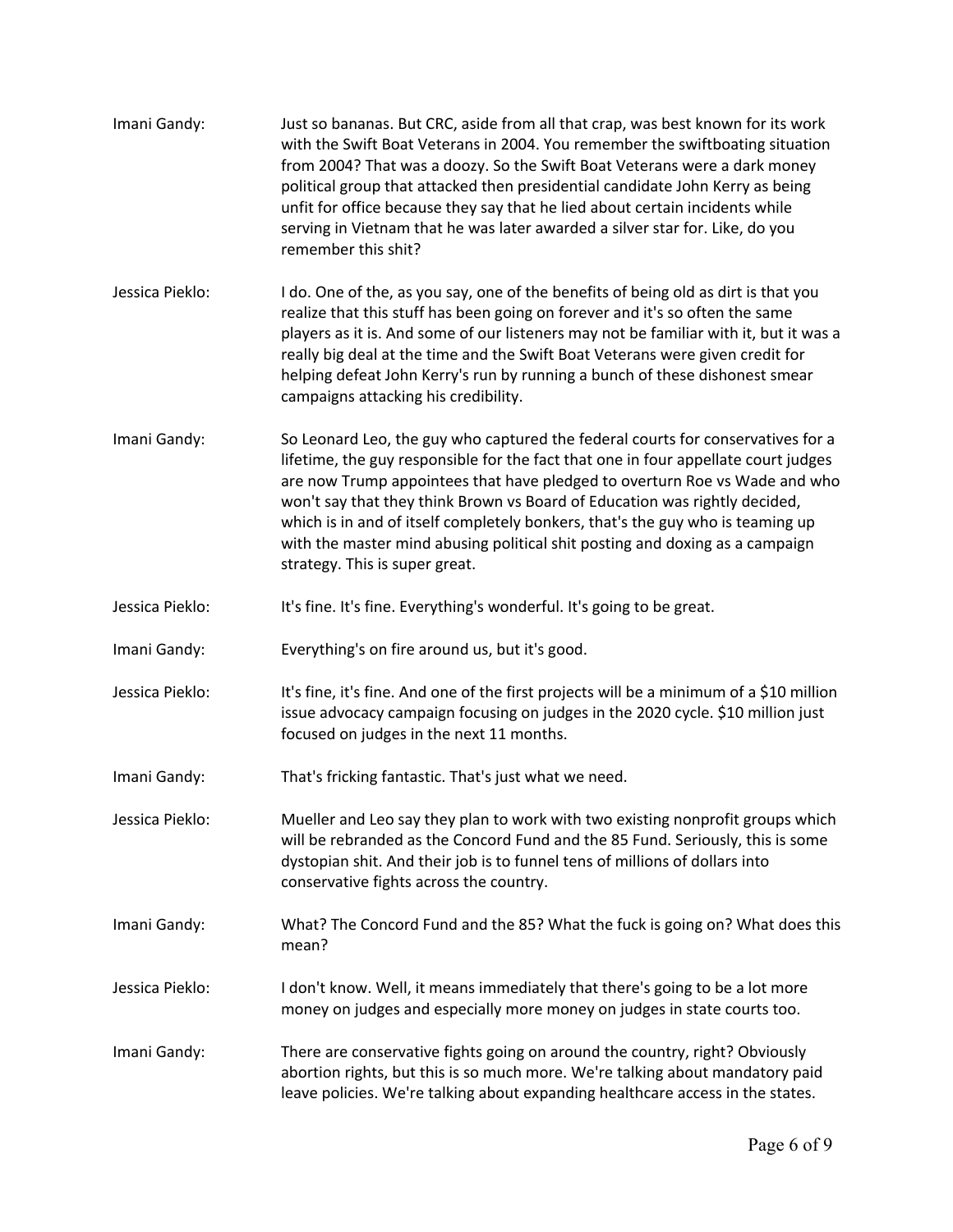We're talking about clean energy initiatives, criminal justice reform, redistricting reform, basically name any issue that is important to progressives and Leonard Leo is trying to stack the courts against it.

- Jessica Pieklo: I just, I mean, it's only the second week of January, Imani.
- Imani Gandy: Right? It's too much. It's too much. Conservatives, and specifically extremely religious conservatives, have a powerful dark money group focused on all these issues now.
- Jessica Pieklo: It's not like they weren't focused on them before either!
- Imani Gandy: Right. Like why do they need Concord and 85 Fund for what the fuck ever?
- Jessica Pieklo: Bullshit. That's the 85 Fund for Bullshit.
- Imani Gandy: 85 Fund for Bullshit. So in light of all of this nonsense, is there any good news? Like, can we ... Something anything, just give me a nugget, please.
- Jessica Pieklo: I mean, I'm really going to try. It's a new year, it's a new decade. I'm not going to just be like, "Everything is terrible," even though everything is terrible. So there is, there is some good news, a little bit. It looks like Democrats are finally zeroing in on this problem of conservative control of the federal courts, especially when it comes to the federal courts and reproductive rights. So recently, it was announced that there's going to be a democratic candidate forum on the very issue of reproductive rights and the federal courts in New Hampshire, just a few days from the New Hampshire primary. So that's a step.
- Imani Gandy: That's a good step. That's a good step in the right direction. And a new poll of likely Iowa democratic caucus-goers show a majority support Supreme Court expansion. So that is really good. This poll was conducted by Data for Progress and 59% responded that they want the next president to add seats to the Supreme Court in order to restore balance and to make it possible to enact positive reforms. A plurality, that's 31%, strongly supported court expansion. And only 27% of respondents were strongly or somewhat opposed. Now this poll had 695 respondents and was administered between December 12th and December 28th. So that's good, right? Like, people are looking for court reform. That's good.
- Jessica Pieklo: Those are all really good signs. And then why the hell does nobody talking about this in the debates, right? We just had the debate in Iowa. And was there a single question about the courts? No, there wasn't a single question about the courts. And I mean, look, it is important to get out there and win elections, but if Democrats and progressives don't have a plan for dealing with the federal courts, it doesn't matter what the hell we pass. All of those policies will be dead in the water. And so, I realized I said I was coming in with good news and I'm still going to try, but that is really bad and I'm mad about.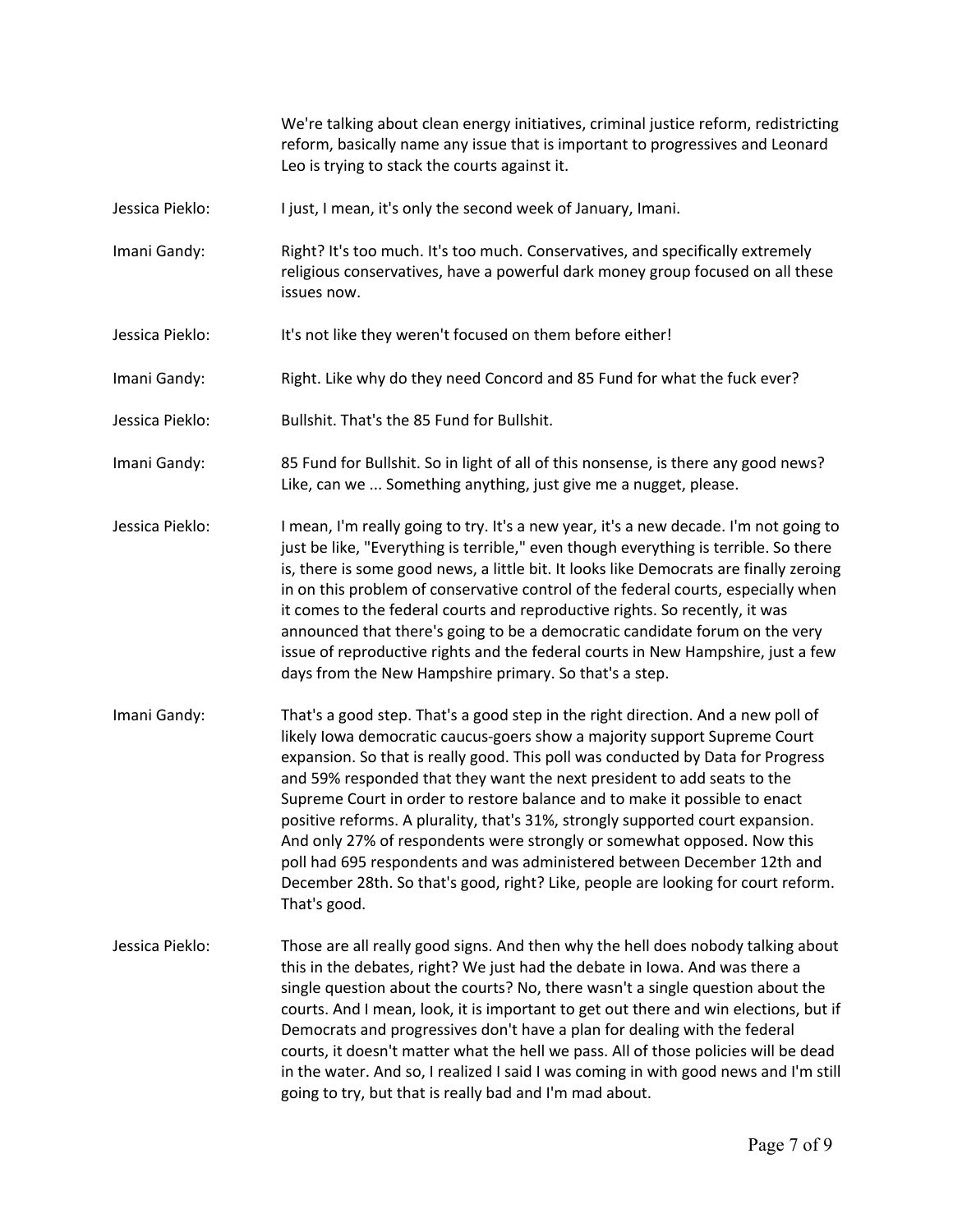- Imani Gandy: So there's momentum on the issue is what we're trying to say. Right? And that's good because-
- Jessica Pieklo: That's good.
- Imani Gandy: Usually talking about the federal courts puts most voters to sleep. And I know we've been yelling about the federal courts for years and most people are like, "What? Like, who cares?"
- Jessica Pieklo: It's really hard to get people energized around the issue of judges.
- Imani Gandy: And so, that means that people get that this is an actual crisis and they want their elected officials to do something about it. So that is actually really, really good news.
- Jessica Pieklo: So maybe in, like, bizarro-world, the fact that we're going to get bombarded with \$10 million in advocacy ads advocating for Trump judges could backfire. Maybe that could actually help ignite more momentum on the progressive side around this. If we see what the right is doing and how focused they are. I mean, maybe that's an opportunity for us to really rally around this issue some more. I don't know. I'm trying.
- Imani Gandy: I certainly hope so. And I can tell you what, listeners, Jess and I are not going to stop screaming about the courts. Like, we're just not going to. And so, if you want to come and sit with us, come sit with us and scream about the federal courts and now the state courts because Leonard Leo is going to be focusing on them too. So all courts across the board. Just come sit, have a cup of coffee, maybe some Irish whiskey, and we'll just talk and yell about the courts.
- Jessica Pieklo: A hard seltzer is fine.
- Imani Gandy: So on that note, we're going to close the episode, but we have some very exciting news, some slightly sad news. We're only going to have one episode of Boom! Lawyered this month. But the exciting news is that we are hard at work preparing a really super cool new project that we are so excited about that we can barely stand it.
- Jessica Pieklo: I can like ... I'm jumping out of my chair. Seriously, it's so much.
- Imani Gandy: It's going to be so fantastic. It's going to be out in late February.

Jessica Pieklo: Law nerds, you don't even understand. It's such nerdiness. It's amazing! It's so cool! Okay, sorry. I'm sorry.

Imani Gandy: But just to make you so you don't like cry or get nervous, Boom! Lawyered isn't going anywhere. We're just taking a little hiatus, a little mini break, so that we can share this new kind of podcast mini-series with you. We're going to drop a